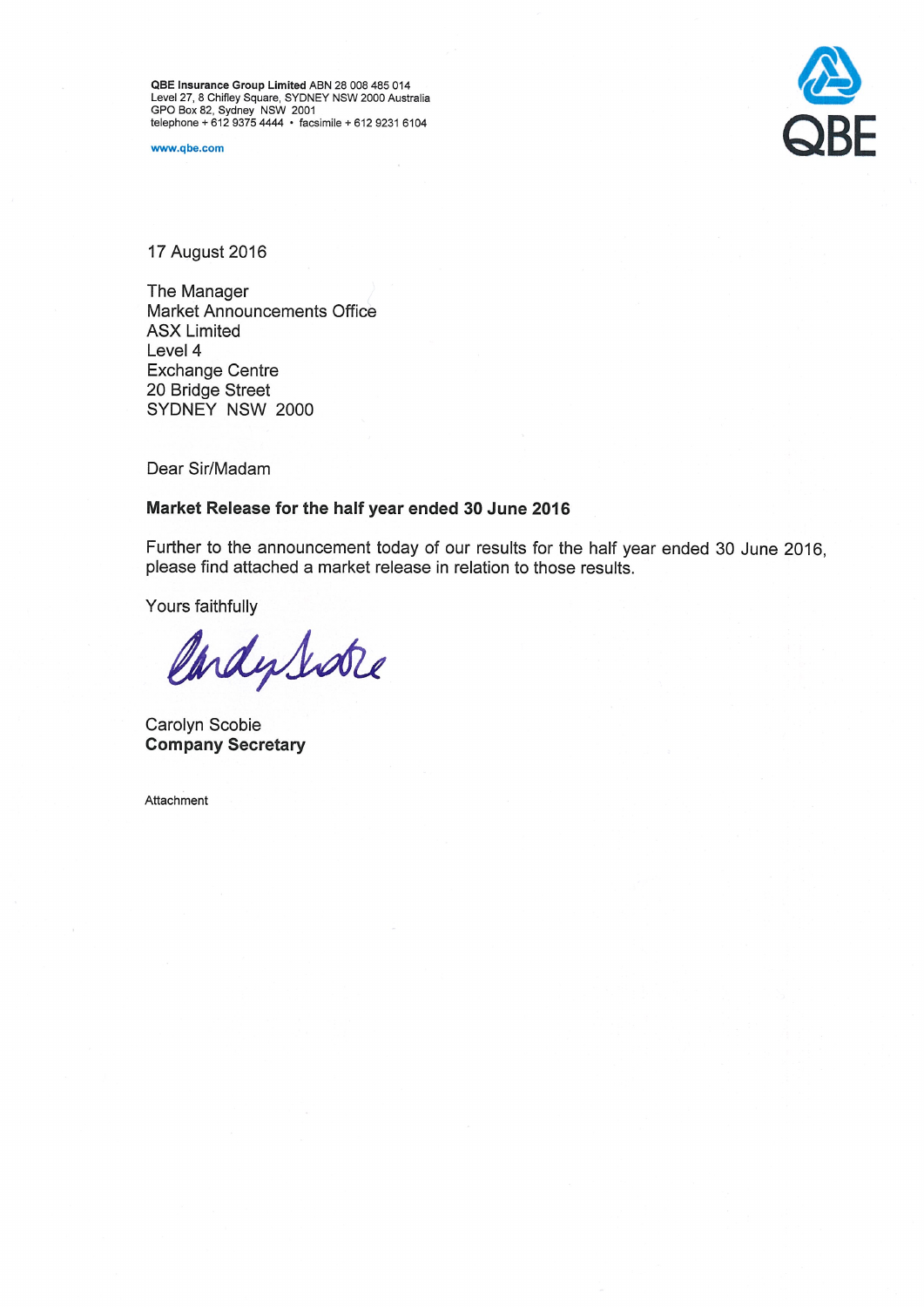

17 August 2016

# **QBE ANNOUNCES 2016 INTERIM RESULTS <sup>1</sup>**

*"In an environment where both insurance pricing and investment markets are increasingly challenging, QBE's strong and differentiated global franchise has delivered a solid half year result.*

*We have reported a 2016 interim profit and combined operating ratio of \$265 million and 99.0% respectively, down from \$455<sup>2</sup> million and 93.4% in the prior period, mainly due to a \$283 million adverse discount rate adjustment as risk-free rates used to discount net outstanding claims decreased. This compares with a discount rate benefit of \$45 million in the prior period.*

*Adjusted for discount rate movements, the 94.0% combined operating ratio compares with 94.1%<sup>2</sup> in the prior period and is in line with an unchanged FY2016 combined operating ratio target of 94% - 95%, albeit with a greater contribution from positive prior accident year claims development than originally envisaged. This performance is testament to QBE's strong foundations, including our diversification by product line and geography, strengthened claims reserving position and continued success in meeting expense reduction targets. In this regard, we are on track to achieve our FY16 targeted \$150 million reduction in operating expenses, equivalent to a 1% improvement in our FY16 expense ratio.*

*It is particularly pleasing to report \$218 million of positive prior accident year claims development – our fourth consecutive (and largest) half year of positive prior accident year development. European and Australian & New Zealand Operations recorded significant positive development with a small amount of net positive development across the rest of the Group.*

*Positive prior accident year development contributed to another outstanding result from our European Operations, recording a combined operating ratio of 88.3%, adjusted for discount rate movements and transactions to reinsure UK long tail liabilities<sup>3</sup> . Meanwhile, initiatives to improve profitability in our North American Operations remain on course and we are confident that the underlying combined operating ratio for FY16 will reflect a further step change over the already improved 2015 result. Our Emerging Markets division is growing sensibly and continues to generate underwriting profits.*

- (1) All figures in US\$ unless otherwise stated.
- (2) Excludes the impact of asset sales as presented in our interim 2015 report.
- (3) Transactions to reinsure UK long tail liabilities were largely profit neutral with reinsurance expense of \$176 million offset by recoveries of \$178 million.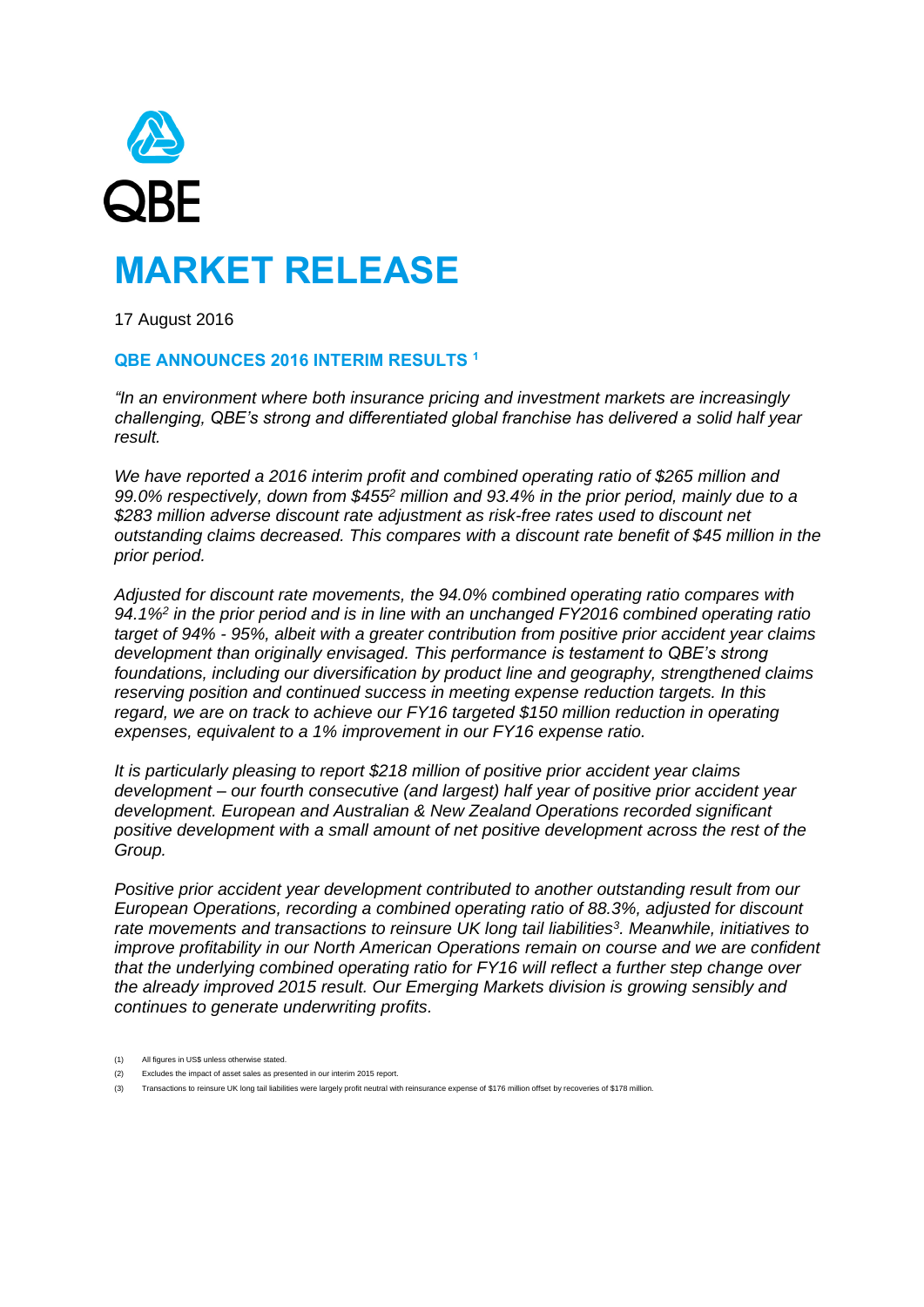

*While the interim result is broadly in line with our expectations, QBE's business is not immune to macro conditions that are challenging the returns of all insurance companies. This is particularly evident in our Australian & New Zealand Operations where cumulative pricing declines concurrent with heightened claims inflation have detracted from performance in several of our short tail classes, exacerbated by the well-publicised deterioration in the NSW compulsory third party (CTP) scheme. We are responding decisively with price increases, revised terms and conditions and other portfolio adjustments, and remain confident that these actions will benefit the claims ratio in 2017.*

*We have also changed the leadership of the Australian & New Zealand Operations. While retaining some of his existing Group CFO responsibilities, Pat Regan will take responsibility for the Australian & New Zealand business while we undertake a search for a permanent CEO for the division. Tim Plant will be leaving QBE effective immediately.*

*Cash generation remains strong and our balance sheet and expected retained earnings growth is more than capable of supporting our 3% per annum across the cycle premium growth target.*

*Accordingly, the Board has approved a 5% increase in the interim dividend to 21 Australian cents per share."*

# **John Neal, QBE Group Chief Executive Officer**

# **2016 INTERIM RESULT HIGHLIGHTS <sup>1</sup>**

- Statutory net profit after tax down 46% to \$265M
- Cash profit after tax down 39% to \$287M
- Cash profit ROE of 5.6% (1H15 8.6%)
- Combined operating ratio of 99.0% (1H15 95.3%)
- Adjusted combined operating ratio of  $94.0\%$ <sup>3</sup> (1H15  $94.1\%$ <sup>2,3</sup>)
- Underwriting profit down 5% to \$337M<sup>3</sup> (1H15 \$356M<sup>2,3</sup>)
- Positive prior accident year claims development of \$218M (1H15 \$79M<sup>2</sup>)
- Gross written premium flat on a constant currency basis and excluding M&LS
- Net earned premium up 3%<sup>2</sup> on a constant currency basis and excluding M&LS and reinsurance of UK long tail claims exposures
- Net investment return for the half of 1.65%
- Probability of adequacy of outstanding claims unchanged at 89.0% (FY15 89.0%)
- Debt to equity of 33.7% remains within our 25% 35% benchmark range (FY15 33.6%)
- Indicative APRA PCA multiple of 1.69x (FY15 1.73x) with surplus above S&P 'AA' equivalent capital
- Cash remittances from operating divisions of \$648M (1H15 \$201M)
- Final dividend of 21 Australian cents per share, 50% franked (1H15 20 Australian cents, 100% franked)

<sup>(1)</sup> All figures in US\$ unless otherwise stated.

<sup>(2)</sup> Excludes the impact of asset sales as presented in our interim 2015 report.

<sup>(3)</sup> Excludes the impact of movements in risk-free rates used to discount net outstanding claims.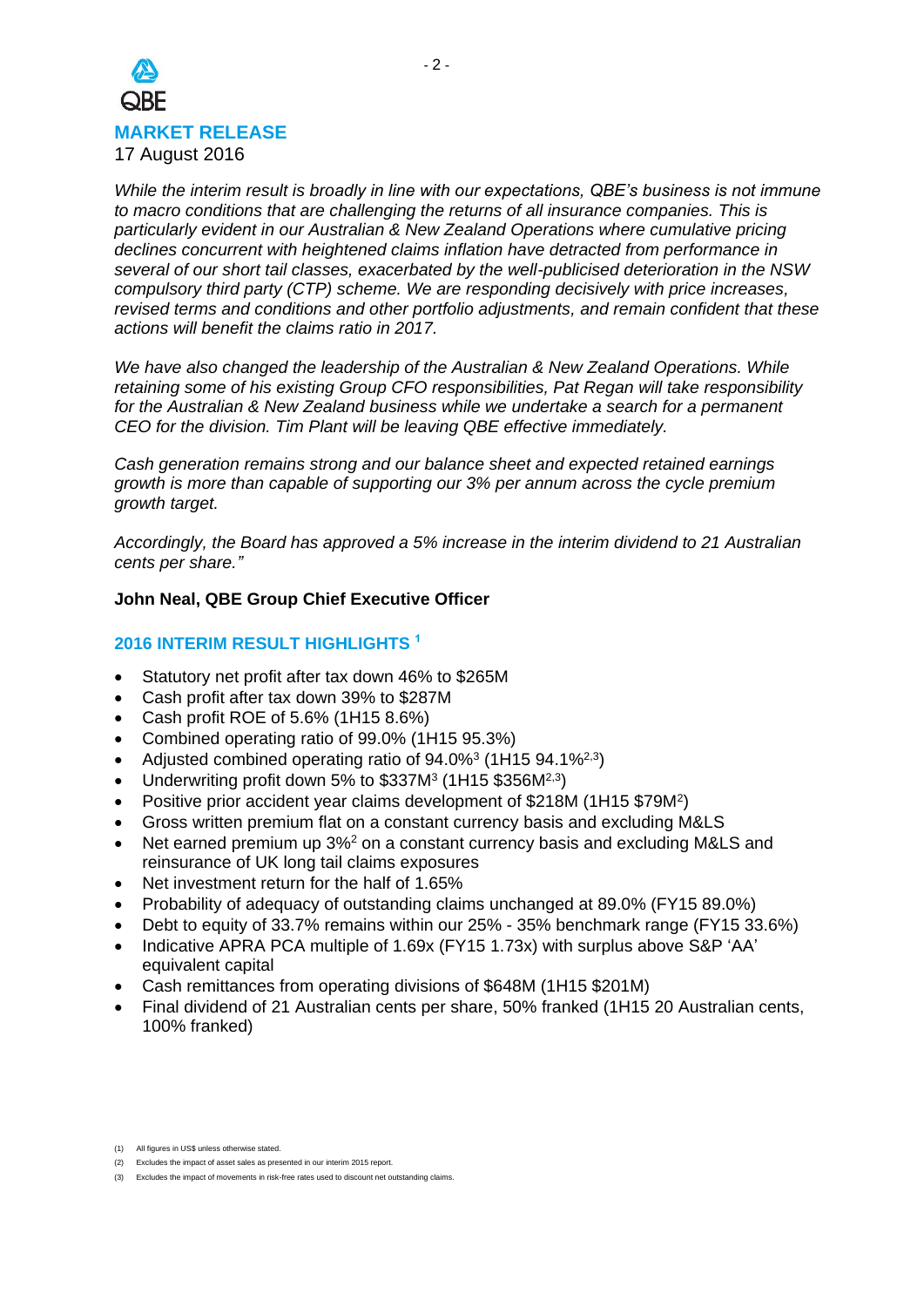

## **2016 INTERIM DIVIDEND <sup>1</sup>**

The Board has declared an interim 2016 dividend of 21 Australian cents per share, franked at 50%, representing a 5% increase on the 20 Australian cents declared at the same time last year.

The payout for the 2016 interim dividend is A\$288 million or 74% of cash profit, above the Board's revised full year 65% payout policy. In arriving at the interim dividend, the Board gave consideration to the unusual market conditions that gave rise to the lower risk-free rates used to discount net outstanding claims, as well as the Group's overall capital position and profitability.

In order to maintain franking stability, the combination of a higher dividend payout ratio and increased profitability of non-Australian operations warrants a reduction in the target franking rate to 50% for the 2016 and 2017 dividends.

Shares will begin trading ex-dividend on 25 August 2016, the record date is 26 August 2016 and the dividend will be paid on 28 September 2016.

## **OUTLOOK <sup>1</sup>**

The Group's targets for full year 2016 are as follows:

| Gross written premium    | $$13.7Br - $14.1Br2,3$          |
|--------------------------|---------------------------------|
| Net earned premium       | $$11.5Br - $11.9Br2$            |
| Combined operating ratio | $94\% - 95\%$ <sup>4,5</sup>    |
| Insurance profit margin  | $8.5\% - 10\%$ <sup>4,5,6</sup> |

We anticipate that global pricing will remain under pressure in 2016, although we expect FY16 premium rate reductions will be broadly in line with 2015 experience.

We have adjusted our 2016 gross written premium and net earned premium targets for our current view on foreign exchange rates, market conditions and, in the case of net earned premium only, the \$176 million charge to reinsure UK long tail liabilities incurred during the first half.

This has resulted in a minor reduction in our gross written premium<sup>2,3</sup> target range to \$13.7 billion - \$14.1 billion and our net earned premium<sup>2</sup> target range to \$11.5 billion - \$11.9 billion.

Our targeted combined operating ratio and insurance profit margin<sup>6</sup> remain unchanged at 94%-95% and 8.5%-10% respectively, excluding any impact from risk-free rates used to discount net outstanding claims but including allowance for further positive prior accident year claims development.

Accordingly our focus will be on maintaining underwriting discipline and exercising strict cost control, while continuing to invest in our strategic growth and operational initiatives, in particular building out our data analytics capabilities and deepening our customer understanding and relationships.

<sup>(1)</sup> All figures in US\$ unless otherwise stated.

<sup>(2)</sup> Premium targets are based on assumed average foreign exchange rates relative to the US dollar as follows: AUD 0.72; GBP 1.36; and EUR 1.10.

<sup>(3)</sup> Excludes M&LS gross written premium that is 100% reinsured to National General. Nil impact on net earned premium.

<sup>(4)</sup> Includes allowance for positive prior accident year claims development in light of recent experience as well as our efforts in driving claims efficiencies through our claims excellence initiatives.

<sup>(5)</sup> Assumes risk-free rates as of 31 December 2015.

<sup>(6)</sup> Assumes a 2.7% full year net investment yield.